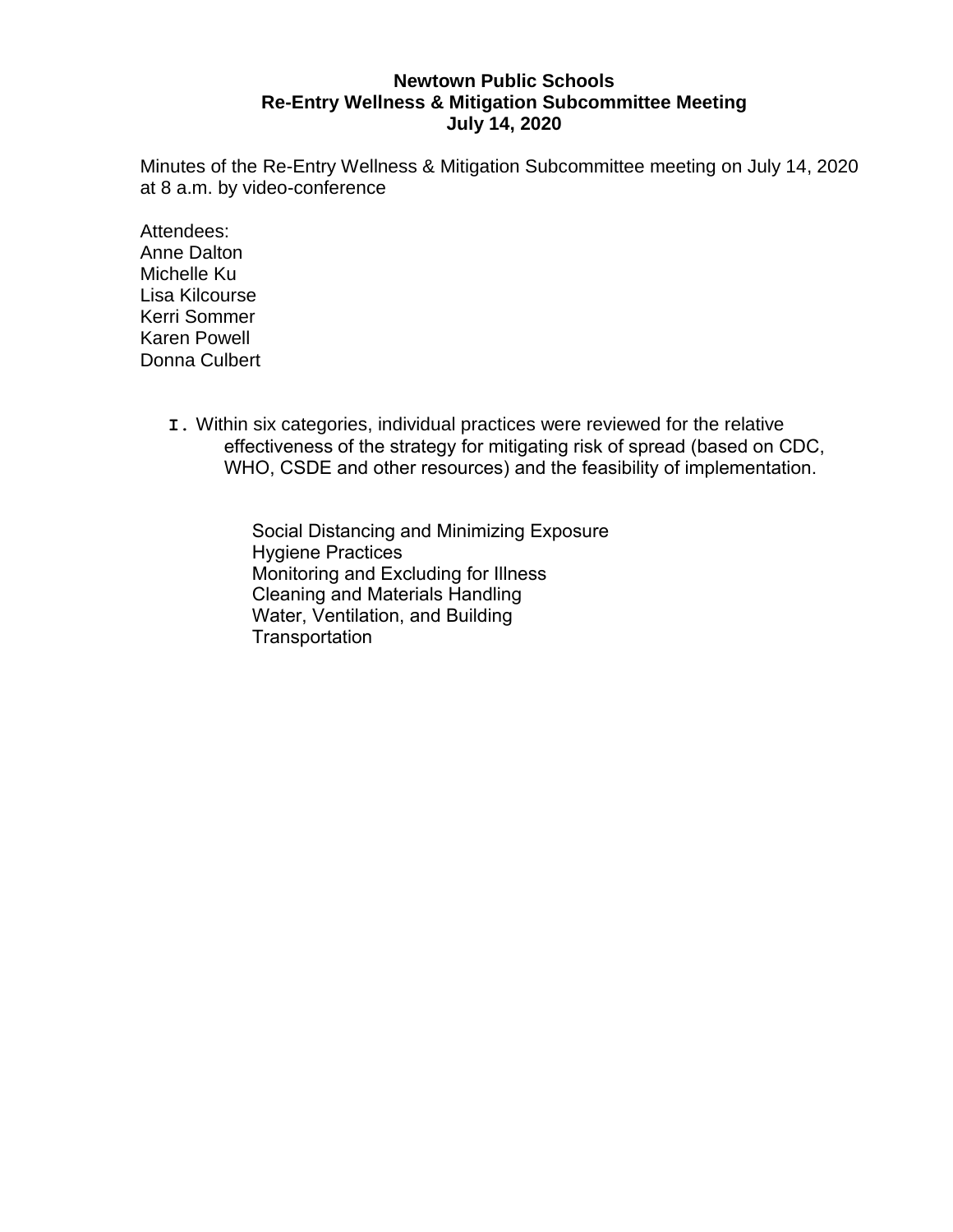## **Draft \_Recommendations**

## **Pillar: Wellness**

The focus of this pillar of our Re Entry plan is to promote the health and wellbeing of our community as we return to school this fall. Ensuring the health and safety of our students and staff is the most important consideration in designing a re-entry plan for Newtown schools.

The primary means of preventing the spread of disease are based on: ● limiting the number of contacts each person has

- consistent use of masks
- frequent hand and surface disinfection
- physical distancing

Schools are a challenging setting to meet all of these measures at all times, but these measures must be adhered to as much as possible.

The following action steps are put into place to protect our students, staff and families. The action steps align with current guidelines from the CDC, the American Academy of Pediatrics and CT Department of Public Health and the Newtown Health Department.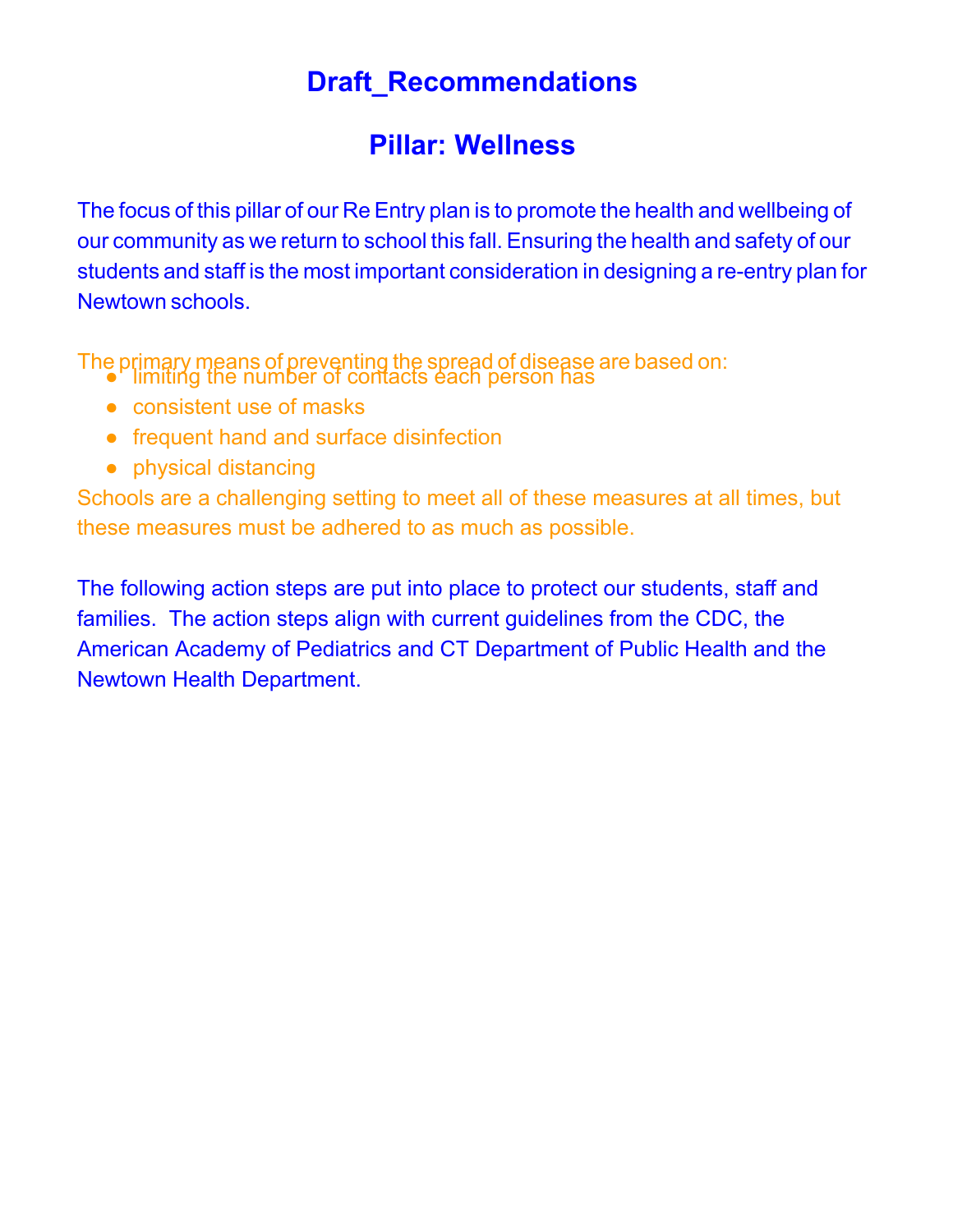| <b>Action Steps:</b>                                                                          | <b>Details/</b><br><b>Considerations</b>                                                                                                                                                                          | <b>Persons</b><br><b>Responsible</b>                                      |                                                                          |
|-----------------------------------------------------------------------------------------------|-------------------------------------------------------------------------------------------------------------------------------------------------------------------------------------------------------------------|---------------------------------------------------------------------------|--------------------------------------------------------------------------|
| <b>Social Distancing &amp;</b><br><b>Minimizing</b><br><b>Exposure</b><br>*CT - priority p. 4 | <b>Daily Screening at home</b><br>-Covid screening tool home to<br>parents and staff<br>-Provide education/training on<br>symptoms of Covid 19, when<br>to stay home<br>-App?                                     | <b>Parents</b><br><b>Staff</b>                                            | <b>At all times</b>                                                      |
| p.20                                                                                          | <b>Masks/Face Coverings</b><br>-Masks or face coverings<br>covering both nose and mouth<br>will be required for everyone<br>on buses and inon school<br>buildingscampuses.<br>-Exceptions to mask                 | <b>Governance</b><br><b>Operations</b><br><b>Staff</b><br><b>Students</b> | <b>At all times</b>                                                      |
| *CT - requirement p 8                                                                         | requirement: medical condition<br>or disability. Teacher shall only<br>remove mask for brief periods<br>with prior approval-if<br>necessary for effective<br>instruction (ie speech<br>therapist). Teachers shall |                                                                           |                                                                          |
| *CT - requirement, p 8                                                                        | increase distance from<br>students to > 6 ft if mask must<br>be removed.<br>-If mask is removed, face<br>shield or other barrier shall be<br>used. Teachers shall wear<br>mask to decrease transmission           |                                                                           |                                                                          |
| *CT - requirement, p 21                                                                       | risk and to model for students<br>-Schools will be prepared to<br>supply masks to any students<br>or staff member who does not<br>have one                                                                        | <b>All Star &amp;</b>                                                     | <b>LOW: Buses</b>                                                        |
| *CT - requirement, p 15                                                                       | <b>Masks with a filtered</b><br>valve will be prohibited                                                                                                                                                          | <b>Administration</b>                                                     | at full capacit<br><b>MOD: Space</b><br><b>students</b><br>1/seat, every |
|                                                                                               | <b>Buses:</b><br>-Encourage alternative<br>transportation when possible                                                                                                                                           |                                                                           | other row<br><b>HIGH: No</b><br><b>buses</b>                             |
|                                                                                               |                                                                                                                                                                                                                   |                                                                           |                                                                          |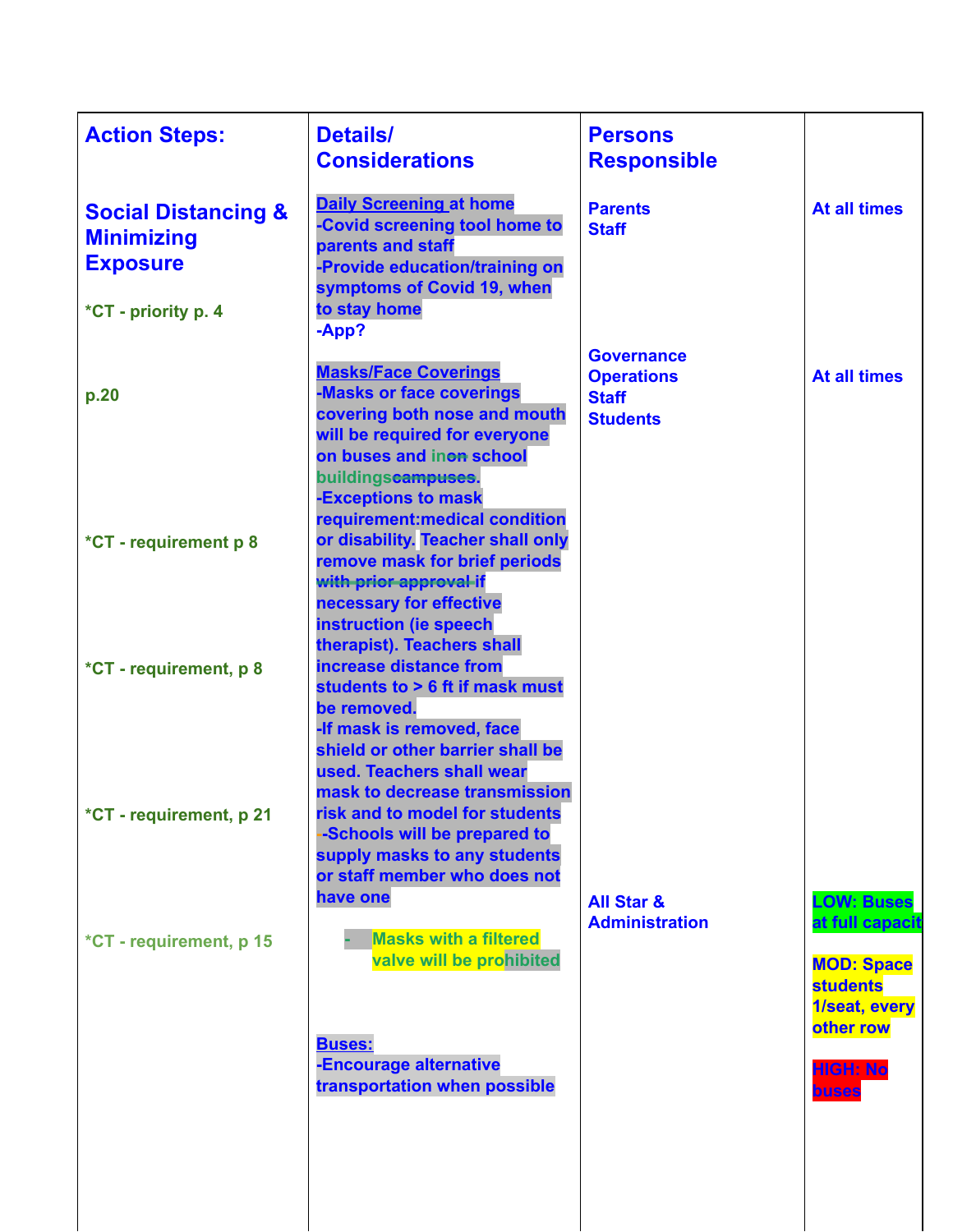|                                                                           | -Space students out as widely<br>as possible on bus<br>-Assigned seats. Seat family<br>members together-Load bus<br>from back to front<br>-All occupants will wear masks<br>or face coverings, and the<br>driver will be shielded by a<br><b>Plastic shield for driver</b>     | <b>Principals &amp; Staff</b><br><b>Allstar - conversation</b>                  | <b>At all times</b>                                                                                                      |
|---------------------------------------------------------------------------|--------------------------------------------------------------------------------------------------------------------------------------------------------------------------------------------------------------------------------------------------------------------------------|---------------------------------------------------------------------------------|--------------------------------------------------------------------------------------------------------------------------|
|                                                                           | -Bus monitor on all buses<br><b>initially</b><br>-Unload/Load one bus at a time<br>-Masks will be required for<br>everyone on the bus<br>-Buses will have masks for<br><b>Students who board the bus</b><br>without one<br>-Windows on buses will remain<br>open when possible | <b>Operations</b><br><b>Principals</b><br><b>Staff</b>                          | <b>At all times</b>                                                                                                      |
|                                                                           | <b>Arrival/Dismissal:</b><br>-Staggered arrival and<br>dismissal times will be spread<br>out as much as possible at<br>each school<br>-Separate entrances if feasible<br>-Doors open for touchless<br>entry/exit                                                               | <b>Facilities</b><br><b>Operations</b><br><b>Administration</b><br><b>Staff</b> |                                                                                                                          |
| *CT priority - cohorts, p 4<br>*CT requirement:<br>classroom lay out, p 8 | -Touchless hand sanitizer at<br>entrances and located<br>throughout the buildings<br>-Manage/limit-locker-use as-<br>much as possible. Stagger-<br>times as needed. Consider-<br>alternatives to lockers.<br><b>Lockers will not be used</b><br>-Allow more time for arrival   |                                                                                 | <b>At all times</b><br><b>LOW: space</b>                                                                                 |
| *CT Guidance for PE, p 36<br>Arts & Music, p 37                           | and<br>dismissal<br>-Any student who appears ill<br>on arrival will be escorted<br>directly to the Health Office for<br>assessment.<br><b>Hallway:</b><br>-Staggered bell schedule at-<br><b>NHS, NMS to decrease</b>                                                          | <b>Facilities</b><br><b>Operations</b><br><b>Staff</b>                          | students 3-6<br>apart<br><b>MOD: space</b><br>students at<br>least<br><b>6 ft apart</b><br><b>HIGH: school</b><br>closed |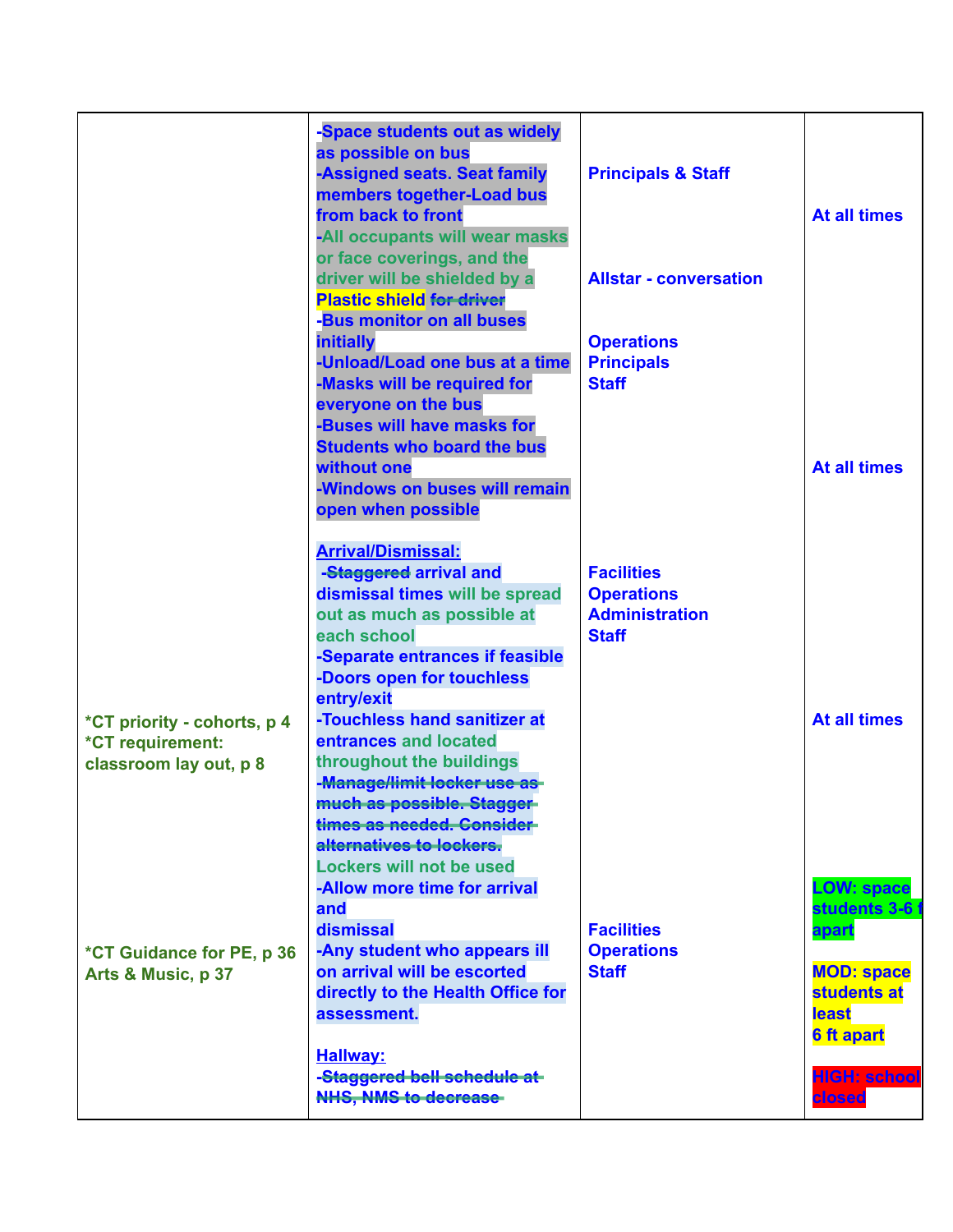|                                                                               | erowding in halls<br>- use strategies and continue<br>to evaluate means to decrease<br>the number of students in               | <b>Principals</b><br><b>Staff</b>                           |                                                     |
|-------------------------------------------------------------------------------|--------------------------------------------------------------------------------------------------------------------------------|-------------------------------------------------------------|-----------------------------------------------------|
|                                                                               | hallways and congregation of<br>students during passing times<br>-Floors marked to indicate                                    |                                                             |                                                     |
| <b>AAP Guidelines for</b>                                                     | direction of traffic<br>-Signage<br>-One way halls where feasible-                                                             | <b>Operations</b>                                           |                                                     |
| <b>Returning to School</b><br><b>(Physical Distancing</b><br><b>Measures)</b> | <b>Classroom:</b><br>-Maintain cohorts of students                                                                             | <b>Facilities</b><br><b>Principals</b><br><b>Staff</b>      |                                                     |
|                                                                               | whenever possible<br>-Desks spaced<br>3-6 ft apart whenever possible.                                                          |                                                             | <b>LOW: space</b><br>students 3-6<br>feet apart     |
|                                                                               | -Desks facing same direction.<br>-Avoid tables where students<br>face each other<br>-Assigned seats                            |                                                             | <b>MOD: space</b><br>students at<br>least 6 ft apar |
|                                                                               | -Mark floors to indicate<br>spacing<br>-Keep-classroom-doors-open                                                              |                                                             |                                                     |
|                                                                               | where possible or maintain-<br>hand-sanitizer, paper towels-<br>and trash can near the door                                    |                                                             |                                                     |
|                                                                               | <b>Hand sanitizer in</b><br>everyclassroom?<br>-Modify specials: PE, music,                                                    | <b>Operations</b><br><b>Facilities</b>                      |                                                     |
|                                                                               | band, library to allow adequate<br>space (12 foot spacing for<br>singing, wind instruments)<br><b>Have teachers move from-</b> | <b>Principals</b><br><b>Staff</b>                           |                                                     |
| *CT requirement -<br>bathroom protocols, p 10                                 | class to class rather than-<br>students¶<br>-Use-Google-Meet-for-specials-                                                     | <b>Operations</b>                                           |                                                     |
|                                                                               | when possible (during-<br>distance learning)<br><b>PE/Music - Reach out to</b>                                                 | <b>Facilities</b><br><b>Principals</b><br><b>Staff</b>      | <b>At all times</b>                                 |
|                                                                               | <b>Michelle</b><br><b>LMS Protocol - Reach out to</b><br><b>Suzanne</b>                                                        |                                                             |                                                     |
| *CT guidance, p 10                                                            | -Avoid use of shared<br>equipment/materials<br>-Ensure<br>handwashing/Sanitizing                                               | <b>Operations</b><br><b>Facilities</b><br><b>Principals</b> |                                                     |
|                                                                               | access                                                                                                                         | <b>Staff</b>                                                |                                                     |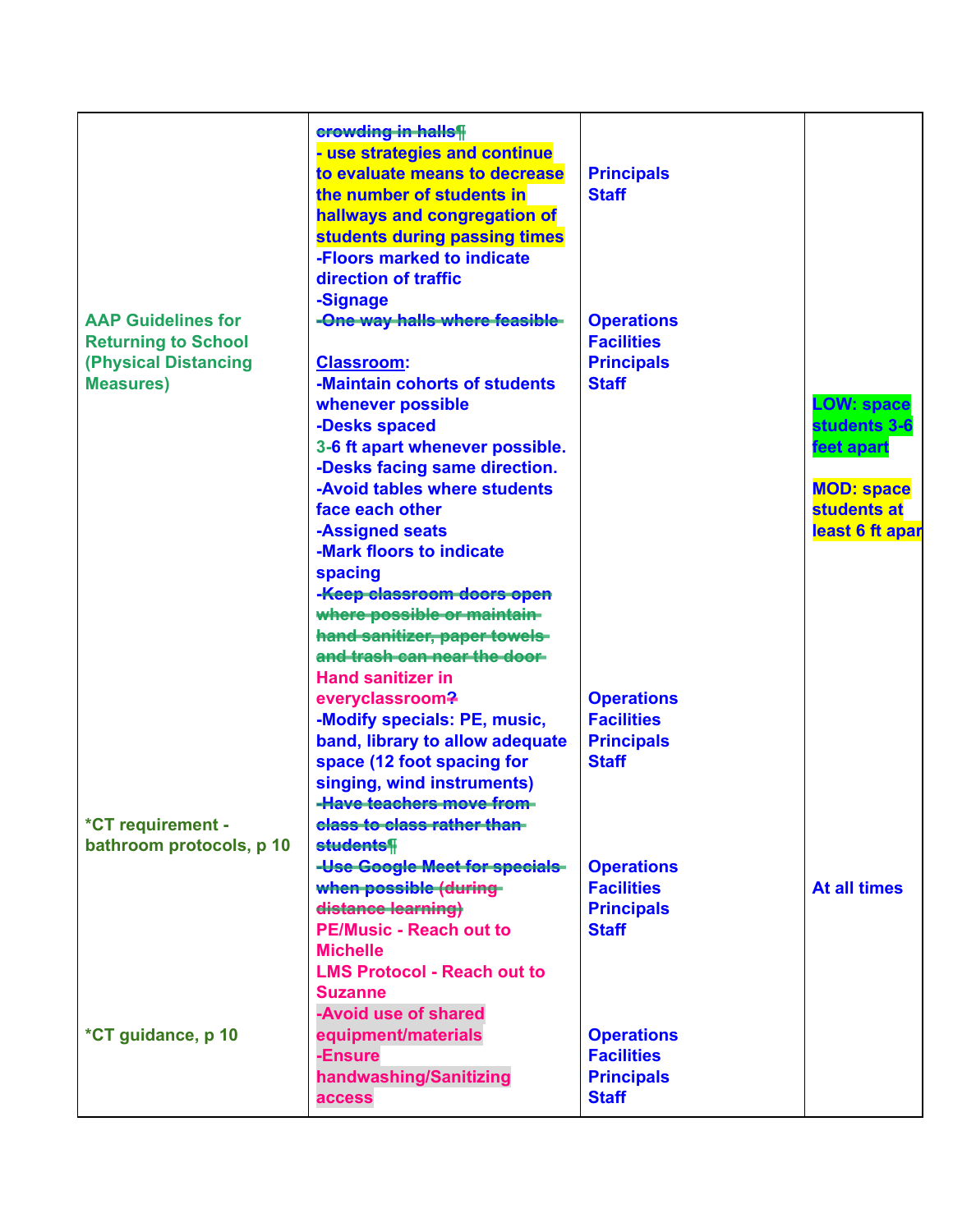| *CT requirement, p 12  | -Keep classroom doors open<br>when possible and/or Place<br>paper towels and trash can at<br>door of classroom to use when<br>opening door to avoid<br>touching door handle                                                                                                                                                                                                                                                                             | <b>Governance</b><br><b>Operations</b><br><b>Principals</b><br><b>Security</b> | <b>At all times</b><br>until further<br>notice |
|------------------------|---------------------------------------------------------------------------------------------------------------------------------------------------------------------------------------------------------------------------------------------------------------------------------------------------------------------------------------------------------------------------------------------------------------------------------------------------------|--------------------------------------------------------------------------------|------------------------------------------------|
| *CT requirement, p 41  | <b>Snacks/Lunch:</b><br>-Hand hygiene before & after<br>eating<br>-Eating in classroom is-<br>preferred where possible. Each<br>principal will develop a plan for<br>students to safely distance,<br>use provided shielding and<br>remove masks while eating<br>lunch.<br>-Space students as far apart as<br>possible<br>-Desk shields for extra<br>protection<br>-Use additional eating spaces<br>including outdoor areas<br>-Box lunches delivered to | <b>Governance</b><br><b>Mark Pompano</b><br><b>Fire Marshall</b>               |                                                |
| *CT requirement, p. 12 | classroom<br>-Paper covering for desk to<br>ease cleanup<br>-Maintain safety for food<br>allergic children                                                                                                                                                                                                                                                                                                                                              | <b>Principals - Facilities</b>                                                 |                                                |
| *CT requirement, p. 21 | -Mask break at snack time,<br><b>lunch</b><br>-staggered snacks within the<br>classroom in order to minimize<br>number of students with<br>masks off at one time<br>-emphasize removing mask<br>only during eating and putting<br>it back on once finished<br>-Clean surfaces after eating                                                                                                                                                              | <b>Principals - Facilities</b>                                                 |                                                |
|                        | <b>Recess:</b><br>-hand washing before and after<br>use or use of hand sanitizer,<br>- supervision of students to<br>ensure physical distancing is<br>maintained Maintain cohorts-                                                                                                                                                                                                                                                                      |                                                                                |                                                |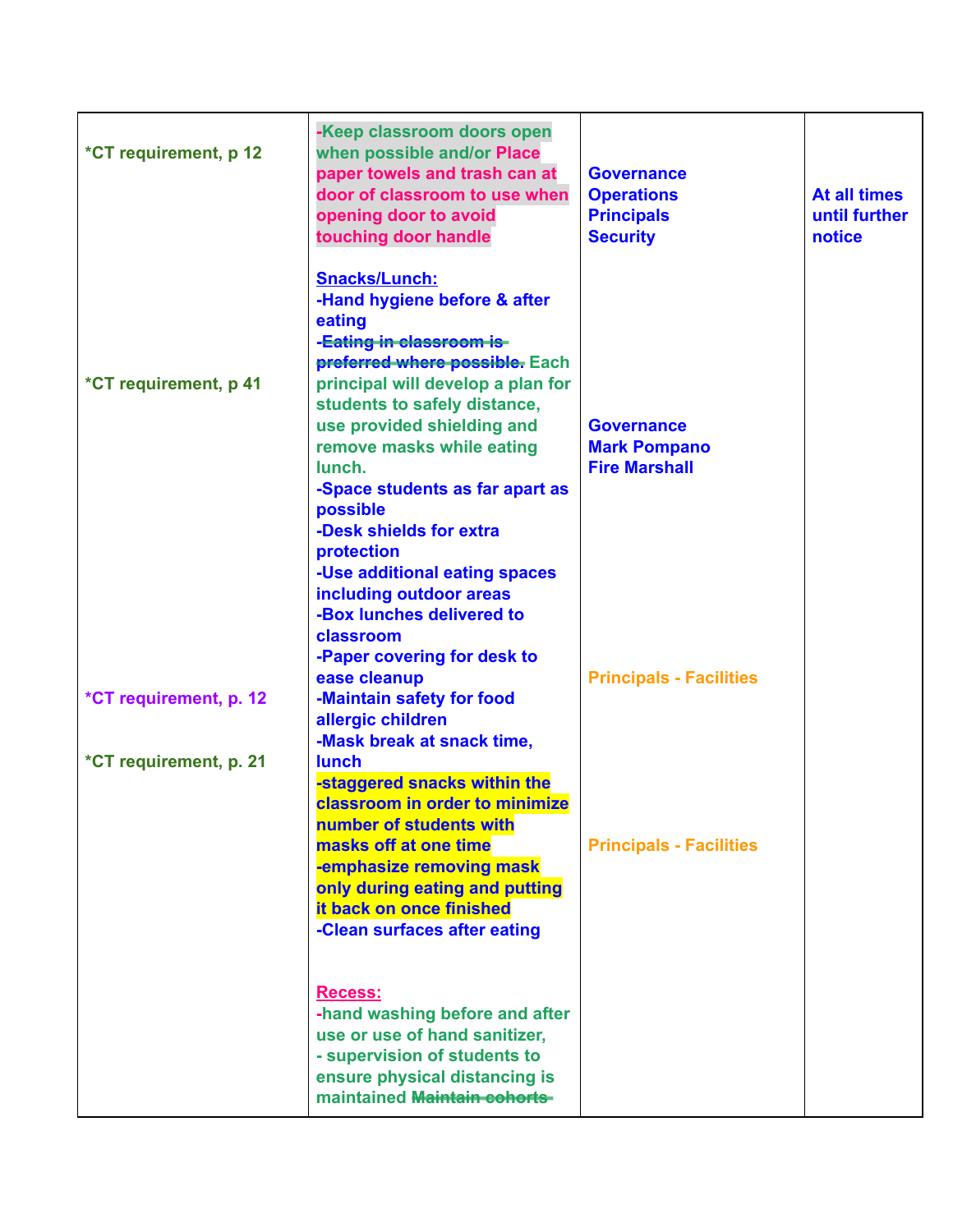| during recess in younger               |  |
|----------------------------------------|--|
|                                        |  |
| grades¶                                |  |
| -Assign different classes to-          |  |
| separate areas of playground¶          |  |
|                                        |  |
| -Hand hygiene on re-entry into-        |  |
| building                               |  |
|                                        |  |
|                                        |  |
| <b>Bathrooms:</b>                      |  |
| -Assign cohorts to designated          |  |
| bathrooms in younger grades            |  |
|                                        |  |
| -Turn off hand dryers                  |  |
| -Provide adequate soap and             |  |
| paper towels                           |  |
|                                        |  |
| -Touchless wastebasket near            |  |
| door                                   |  |
| -Cleaning of bathrooms per             |  |
|                                        |  |
| <b>DPH</b>                             |  |
|                                        |  |
| <b>Cleaning Protocols</b>              |  |
|                                        |  |
| -Designate BR to be used by            |  |
| individual in isolation                |  |
| -Signage                               |  |
|                                        |  |
| <b>Place trash can and paper towel</b> |  |
| roll by the bathroom door for          |  |
| students and staff to use to avoid     |  |
| touching the door handle with          |  |
| their hands.                           |  |
|                                        |  |
|                                        |  |
| <b>Visitor Prohibition:</b>            |  |
| -Parents not to accompany              |  |
|                                        |  |
| students into school                   |  |
| -Parent drop off of materials in       |  |
| vestibule                              |  |
|                                        |  |
| -No parent volunteers                  |  |
| -Virtual meetings for 504/PPT,         |  |
| conferences                            |  |
|                                        |  |
| -No use of building by outside         |  |
| organizations (Parks & Rec??)          |  |
| -Ed Advance before & after             |  |
| school program IS allowed              |  |
|                                        |  |
| Include ways to safely allow           |  |
| access for before- and                 |  |
| after-school and childcare             |  |
|                                        |  |
| programs.                              |  |
| -Before and after school staff         |  |
| members should be trained              |  |
|                                        |  |
| with the same protocols that           |  |
|                                        |  |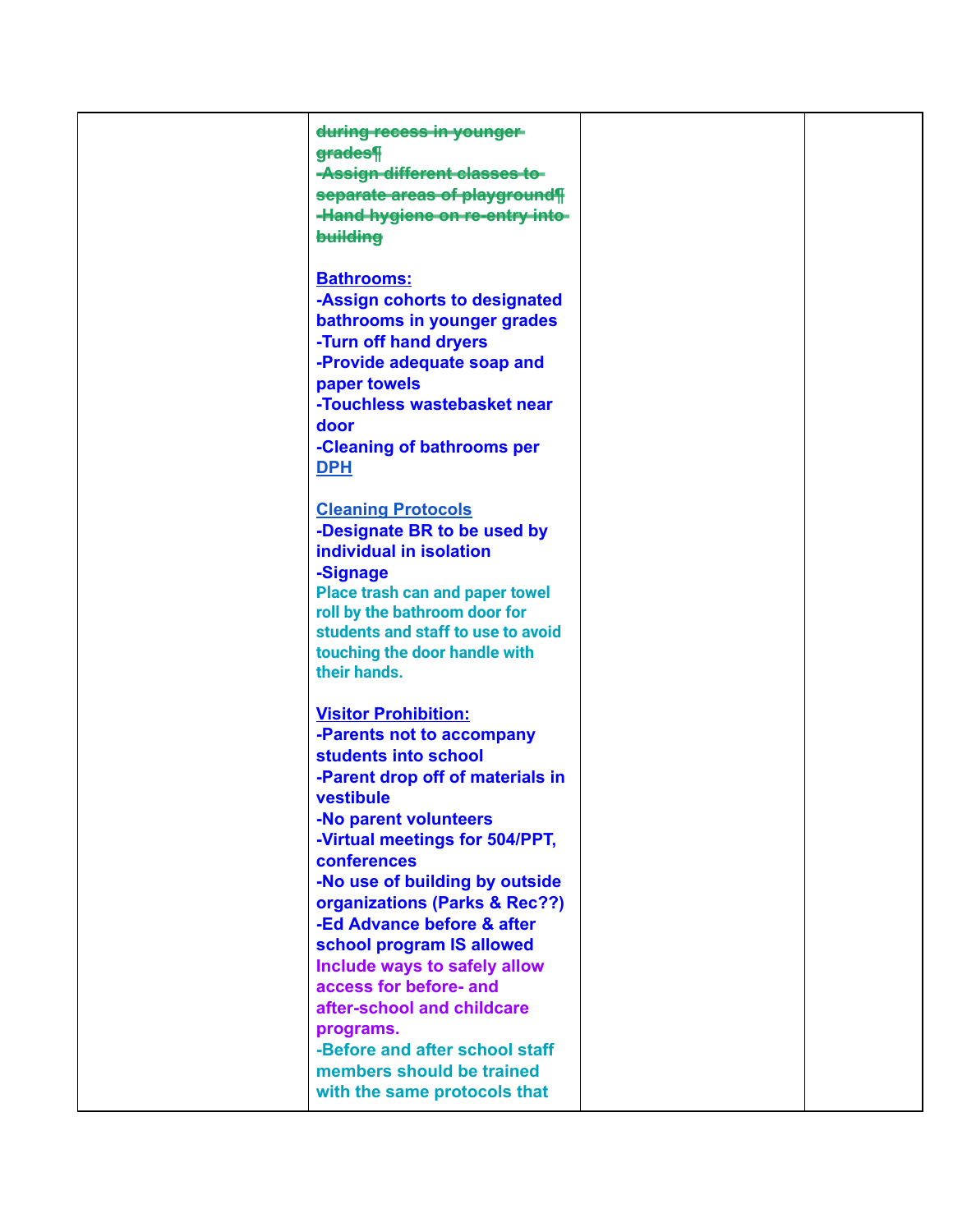|                          | school is using.<br>-Making sure substitute<br>teachers are trained in<br>school/district protocols.<br><b>Fire Drills/Drills:</b><br>-Modify drills in accordance-<br>with Fire Marshall & Security to<br>avoid crowding & mixing of<br>cohorts<br><b>Specialists and</b><br><b>Interventionists</b><br>- maintain a log of student contact<br>- "meet" virtually when possible<br>- use alternative space if office<br>space does not provide room for<br>safe distancing<br>-Have these teachers move from<br>class to class instead of students.<br><b>Staff</b><br>- meetings should be virtual as<br>much as possible<br>-congregating in break rooms,<br>especially for eating, should be<br>avoided as much as possible.<br>Alternative break areas may need<br>to be provided. |                                                                                                                        |                     |
|--------------------------|-----------------------------------------------------------------------------------------------------------------------------------------------------------------------------------------------------------------------------------------------------------------------------------------------------------------------------------------------------------------------------------------------------------------------------------------------------------------------------------------------------------------------------------------------------------------------------------------------------------------------------------------------------------------------------------------------------------------------------------------------------------------------------------------|------------------------------------------------------------------------------------------------------------------------|---------------------|
| <b>Hygiene Practices</b> | Handwashing:<br>-Education for staff & students<br>-Adequate supplies of soap &<br>paper towel, hand sanitizer at<br>building entrance and in every<br>classroom<br>-Signage<br><b>Cough/Sneeze Etiquette:</b><br>-Education for staff & students<br>-Adequate supplies of tissues<br>&<br>handwashing materials<br>-Touchless wastebaskets<br>-Surgical masks for anyone<br>with cough                                                                                                                                                                                                                                                                                                                                                                                                 | <b>Operations</b><br><b>Facilities</b><br><b>Nurses</b><br><b>Staff</b><br><b>Nurses</b><br><b>Facilities-supplies</b> | <b>At all times</b> |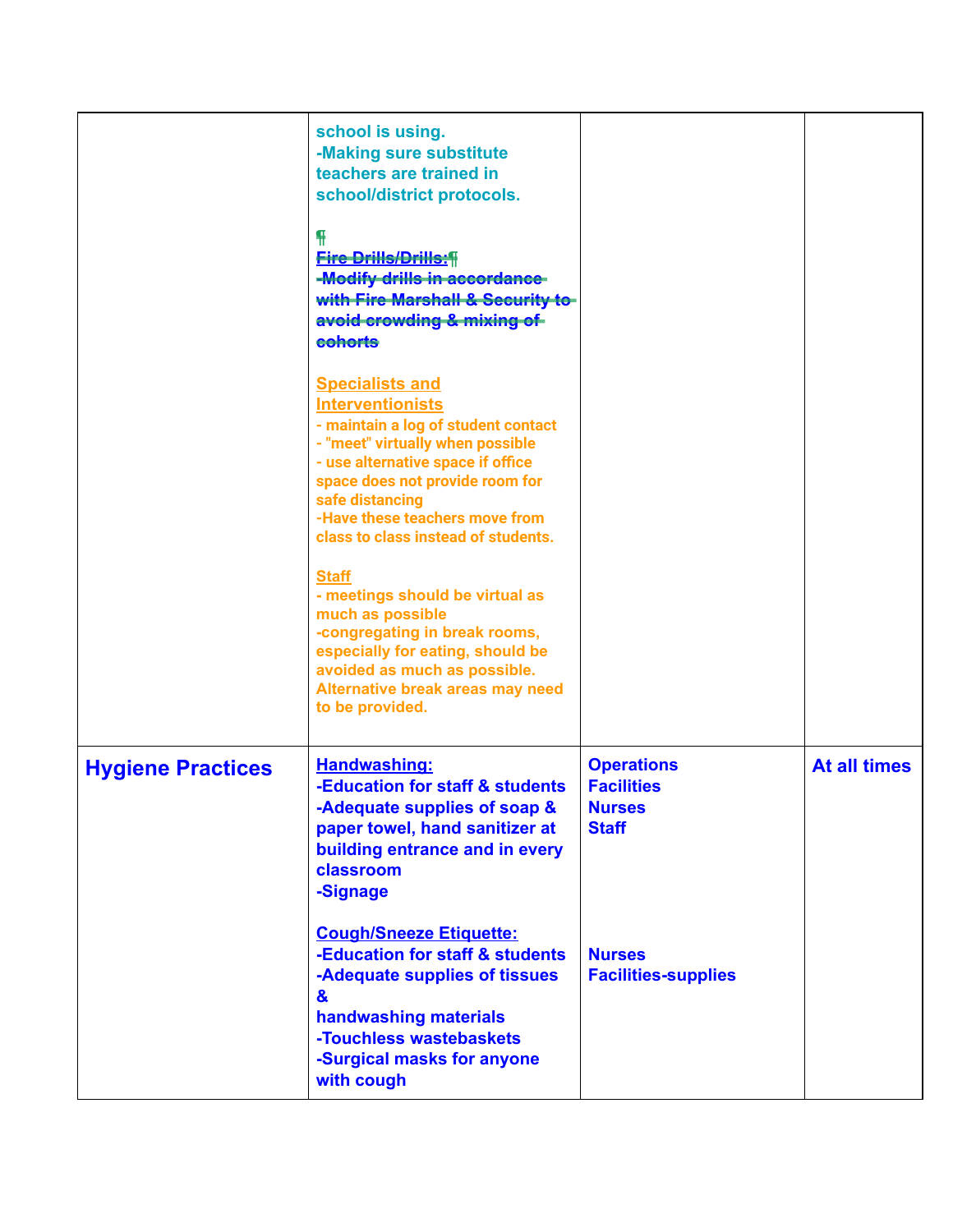|                                                                                                  | -Signage<br><b>Mask &amp; PPE Use/Care:</b><br>-Education on wearing & care<br>of masks, face shields, other<br><b>PPE</b>                                                                                                                                                                                                                                                                                                                                                                                                                                                                                                                             | <b>Nurses</b>                                                                                                                                                                                                                                                                                                                                                                                                                                                 |                                                                                                                                                                                                                 |
|--------------------------------------------------------------------------------------------------|--------------------------------------------------------------------------------------------------------------------------------------------------------------------------------------------------------------------------------------------------------------------------------------------------------------------------------------------------------------------------------------------------------------------------------------------------------------------------------------------------------------------------------------------------------------------------------------------------------------------------------------------------------|---------------------------------------------------------------------------------------------------------------------------------------------------------------------------------------------------------------------------------------------------------------------------------------------------------------------------------------------------------------------------------------------------------------------------------------------------------------|-----------------------------------------------------------------------------------------------------------------------------------------------------------------------------------------------------------------|
| <b>Monitoring</b><br><b>Attendance/</b><br><b>Exclusion for Illness</b><br>*CT requirement, p 19 | <b>Attendance:</b><br>-Eliminate penalty for absence<br>-Monitor patterns of absence<br>-Communicate trends to Health<br><b>Department</b><br>- Clearly define what differentiates<br>distance learning, homebound<br>instruction, and absence.<br>- Clearly define when a student<br>will receive distance learning<br>education (will a student who is<br>sick or isolated for a short<br>duration receive the same<br>instruction as a student who is on<br>the distance learning plan? What<br>if a parent decides to remove the<br>student for an extended period?)                                                                               | <b>Governance</b><br><b>Nurses/Health Dept</b><br><b>Staff</b><br><b>Nurses</b>                                                                                                                                                                                                                                                                                                                                                                               | <b>Low: Full</b><br>school<br>attendance<br>allowed.<br><b>Monitor</b><br>patterns.<br><b>Ongoing</b><br>communicat<br>ion with HD                                                                              |
|                                                                                                  | <b>Illness:</b><br>-Education for all on when to<br>stay home, symptoms to report<br>and referral for testing.<br>-Daily screening at home by<br>staff & students (App or<br>written guidelines in a<br>communication from the<br>district)<br>-Instruct staff & families to<br>inform the school nurse if they<br>are sick with Covid 19<br>symptoms or have been<br>exposed to someone with<br>confirmed Covid 19. This<br>information will be kept in a<br>confidential health record<br>-Provide thermometers to<br>families (500x\$8.50=\$4,250)<br>-Anyone with a fever $\geq$ 100 will<br>be excluded from school<br>-Track attendance patterns | <b>Nurses</b><br><b>Staff</b><br><b>Parents</b><br><b>Nurses &amp; Health</b><br><b>Department</b><br><b>Operations</b><br><b>Staff</b><br><b>Families</b><br>(possible use of an app<br>to prompt people to<br>report symptoms daily.<br>There is one called<br><b>COVIDSymptom Study</b><br>from Massachussetts<br><b>General Hospital that is</b><br>free and crowdsources<br>reporting of symptoms.<br><b>CDC</b> is supposed to be<br>offering one soon) | <b>Mod: 50%</b><br>attendance<br>in buildings.<br><b>Close</b><br>communicat<br>ion with<br><b>HD/contact</b><br>tracers<br>High:<br><b>Schools</b><br>closed per<br>administrati<br>on & Health<br><b>Dept</b> |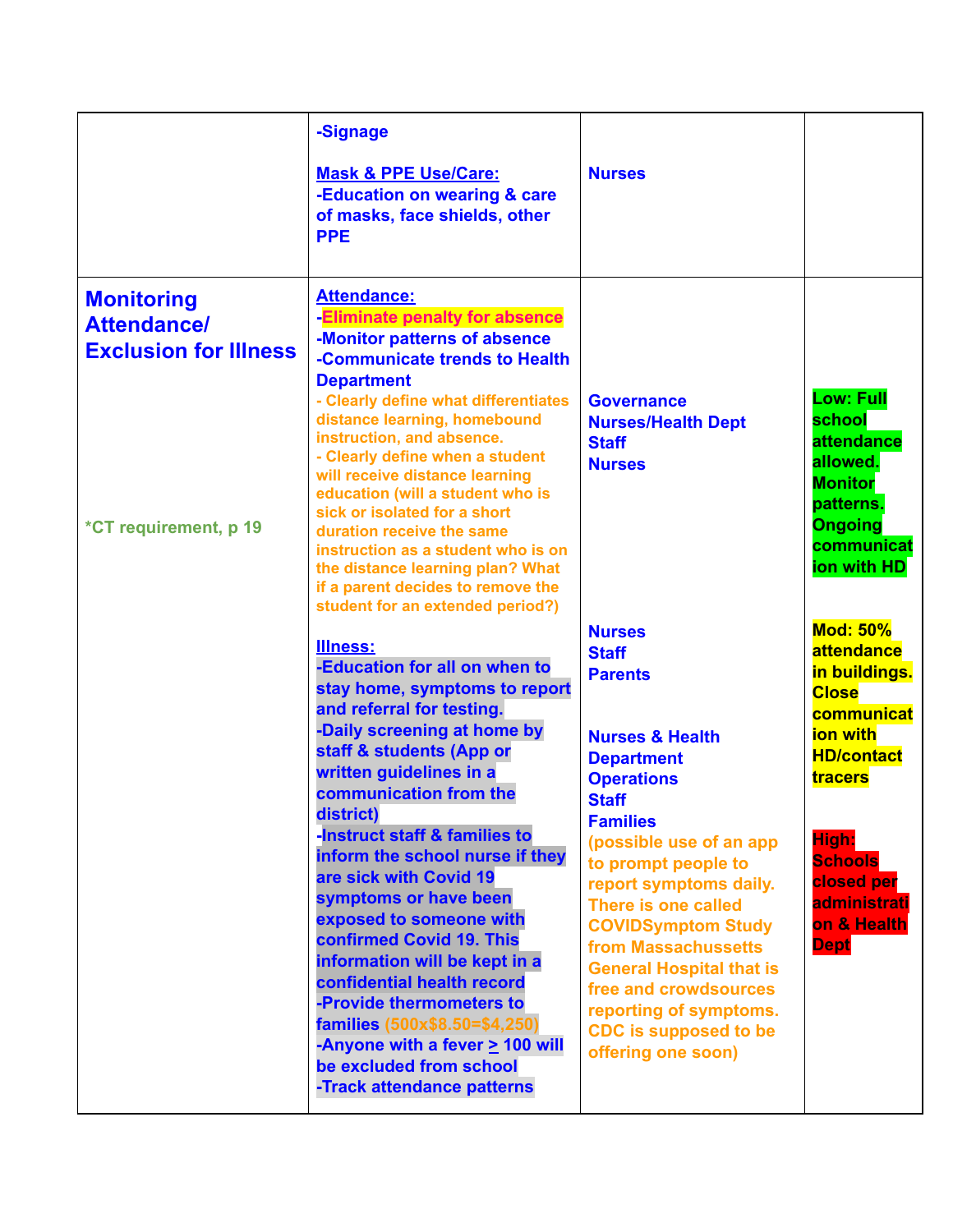| <b>*CT requirement p.23</b> | -Work closely with Health<br><b>District for case identification /</b><br>contact tracing<br>-Students or staff who become<br>ill at school will be sent to the<br>school nurse for assessment<br>-Identify isolation area in each<br>school for individuals with<br>possible Covid 19 at school<br>(with a means for observing<br>student in the room)<br>-For the purposes of<br>contact tracing, schools shall<br>log all persons who enter the<br>isolation room. The individual<br>supervising the room must be<br>equipped with proper PPE.                                                                                                                                                                                                                                                                                                                                       | <b>Health Dept.</b><br><b>Nurses</b><br><b>Governance</b><br><b>Operations</b><br><b>Nurses</b><br><b>Health Dept</b> |  |
|-----------------------------|-----------------------------------------------------------------------------------------------------------------------------------------------------------------------------------------------------------------------------------------------------------------------------------------------------------------------------------------------------------------------------------------------------------------------------------------------------------------------------------------------------------------------------------------------------------------------------------------------------------------------------------------------------------------------------------------------------------------------------------------------------------------------------------------------------------------------------------------------------------------------------------------|-----------------------------------------------------------------------------------------------------------------------|--|
| CT plan, p. 25              | -Staff or students with<br>symptoms of possible Covid<br>19 will be immediately isolated<br>at school, sent home &<br>referred to their MD for<br>assessment<br>-If an individual within the<br>school is identified as Covid 19<br>positive, The Superintendent<br>and the Health Director will be<br>notified immediately. School<br>will be closed for a period that<br>will 2-5 days to allow time for<br>the Health Districtepartment to<br>assess circumstances and<br>conduct contact tracing.-and-<br><b>All staff and district families</b><br>will be notified of the school<br>affected<br>-All staff and families of<br>students who were in contact<br>with a COVID+ student or staff<br>member will be notified<br>through contact tracing<br>protocols (i.e., classmates,<br>busmates, sports teammates)<br>-If a student or teacher tests<br>positive for COVID, entire | <b>Governance</b><br><b>Instruction</b><br><b>Principals</b><br><b>Human Resources</b>                                |  |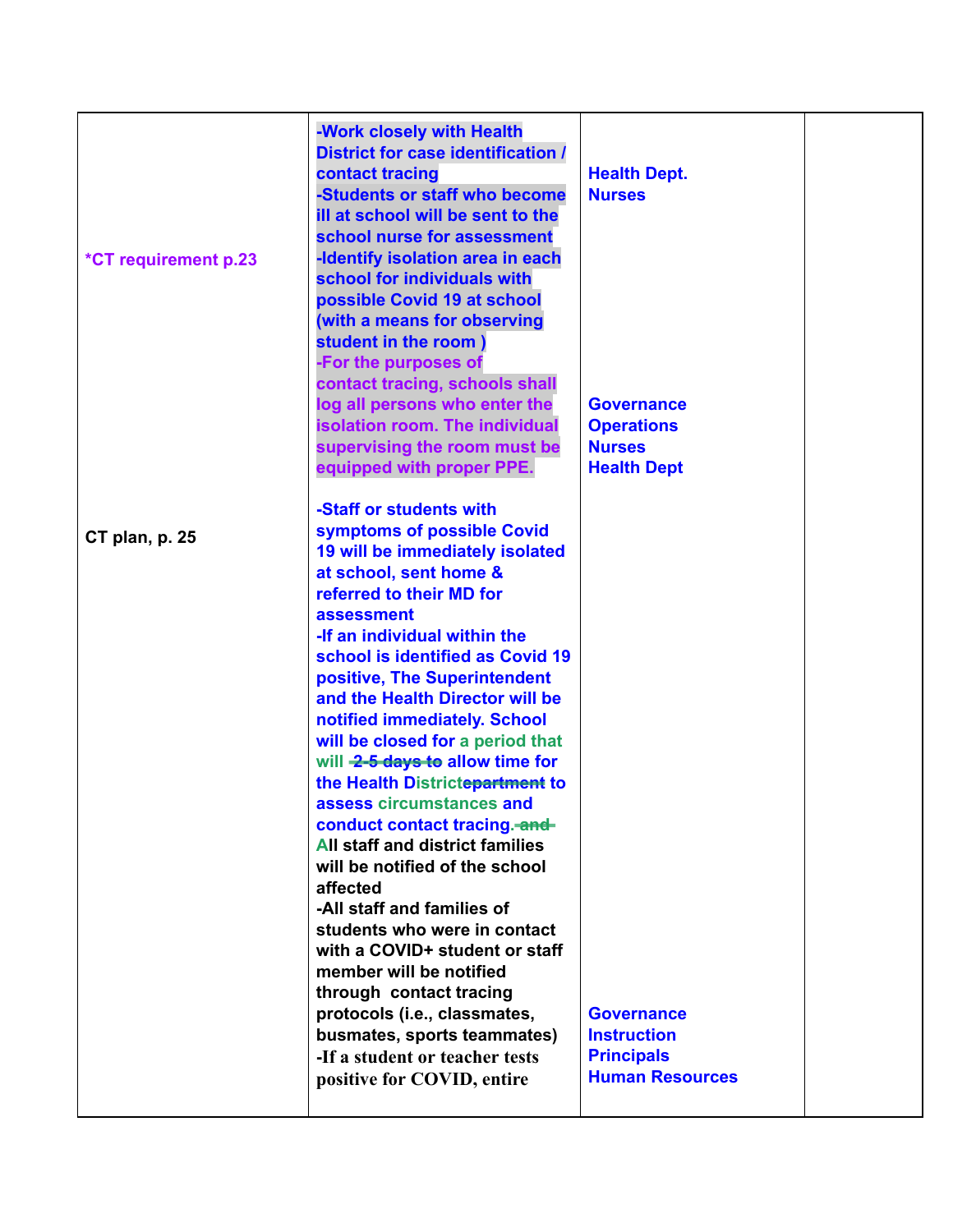| *CT requirement, p. 18<br>*CT requirement p. 23                                    | cohorts may need to be<br>quarantined for 2 weeks -<br>including buses, lunch waves,<br>classes, sports teams.<br>Depending on the extent of the<br>exposure, particularly in the<br><b>Middle School and High</b><br>School, it may be necessary to<br>close an entire school for the<br>two week period.<br>-Specific community and<br>school-based indicators will be<br>monitored according to The<br><b>Connecticut Department of</b><br><b>Public Health guidance (yet to</b><br>be issued) to assist in<br>decisions about extent of<br>schools being open/closed.                                                                                   | <b>Governance</b><br><b>Nurses</b> |  |
|------------------------------------------------------------------------------------|-------------------------------------------------------------------------------------------------------------------------------------------------------------------------------------------------------------------------------------------------------------------------------------------------------------------------------------------------------------------------------------------------------------------------------------------------------------------------------------------------------------------------------------------------------------------------------------------------------------------------------------------------------------|------------------------------------|--|
| <b>Protecting</b><br><b>Vulnerable</b><br><b>Populations</b><br>*CT Guidance, p 19 | <b>Return to School after Illness</b><br>or Travel to a Travel-Restricted<br>Area:<br>- If positive for Covid 19,<br>students and staff must follow<br>guidelines from the Health<br><b>District and provide</b><br>documentation to the school<br>nurse upon return<br>- For possible Covid 19,<br>students and staff must<br>provide negative test results or<br><b>MD note before return to</b><br>school<br>- If returning from a<br>travel-restricted area (as<br>defined by the State of<br><b>Connecticut), students and</b><br>staff must quarantine for 14<br>days before returning to<br>school<br><b>Health</b><br>- Students must be up-to-date |                                    |  |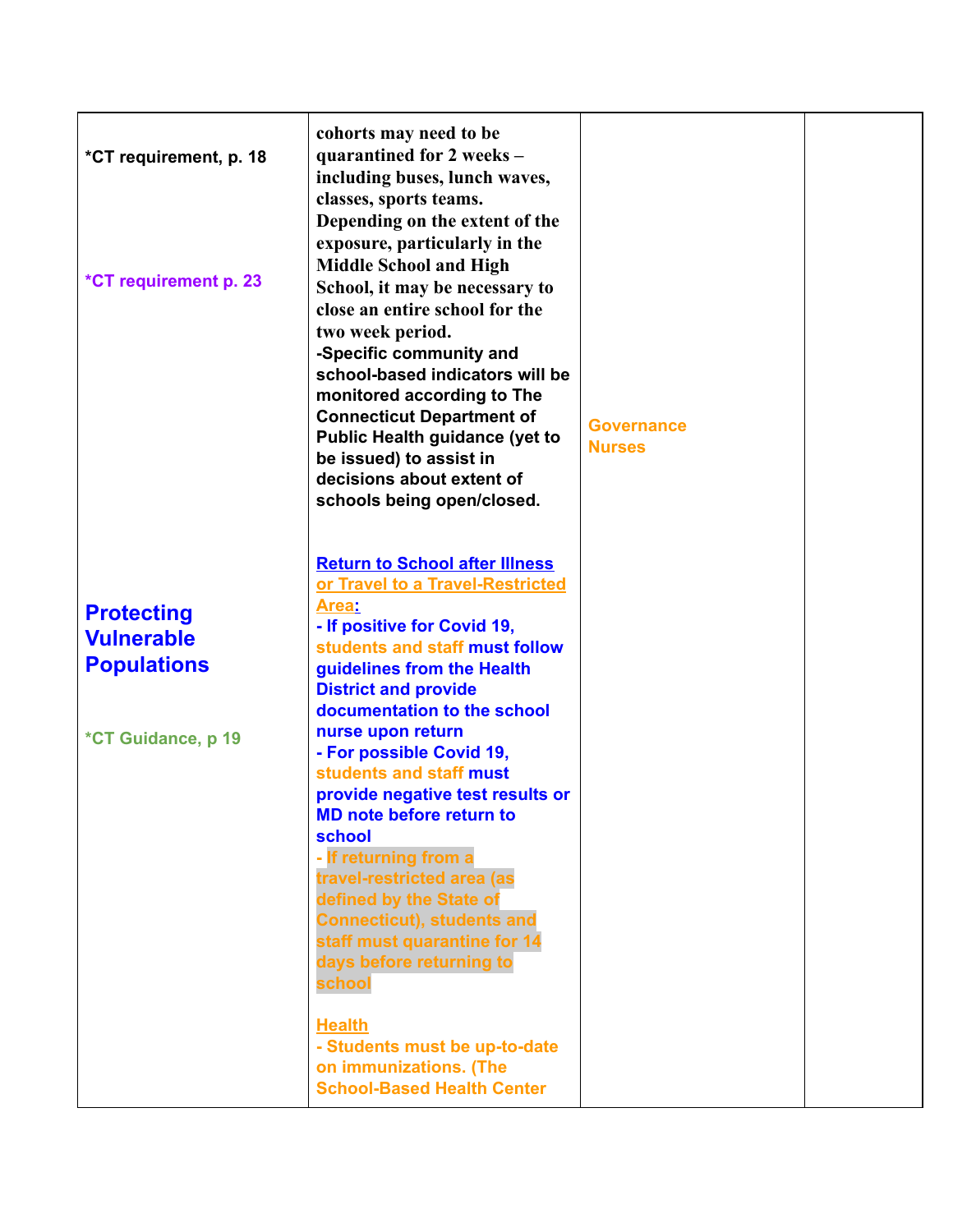|                                                       | will be available to assist)<br>- Students must fulfill<br>requirements for Health<br><b>Assessments prior to students</b><br>enrolling in school. Health<br>assessments are required for<br>all students in grades six or<br>seven and grades nine or ten.                                        |  |
|-------------------------------------------------------|----------------------------------------------------------------------------------------------------------------------------------------------------------------------------------------------------------------------------------------------------------------------------------------------------|--|
|                                                       | -Encourage parents, staff and<br>students who have concerns<br>about health risk related to<br><b>Covid 19 to consult their health</b><br>care provider regarding school<br>reentry<br>-Revise policies for absences<br>and truancy<br>-Provide remote learning for                                |  |
|                                                       | students unable to return to in<br>person instruction<br>-Human Resources will work<br>with staff individually to advise<br>those unable to return to work<br>& those that need to stay home<br>due to illness or quarantine                                                                       |  |
| <b>Support Mental</b><br><b>Health &amp; Wellness</b> | <b>Address Mental Health</b><br><b>Concerns related to Covid 19</b><br>-Use "minute meetings"(2-4<br>min each) to check in with<br>students. Use predetermined<br>questions<br>-Identify students who need<br>connection & provide small<br>group or individual work to<br><b>build connection</b> |  |
| <b>CT requirement p.39</b>                            | -Prepare staff to identify issues<br>related to abuse and neglect in<br>the context of the<br>pandemic and comply with all<br>mandated reporting<br>requirements.                                                                                                                                  |  |
|                                                       | <b>Support for Students With</b><br><b>Emotional Dysregulation</b>                                                                                                                                                                                                                                 |  |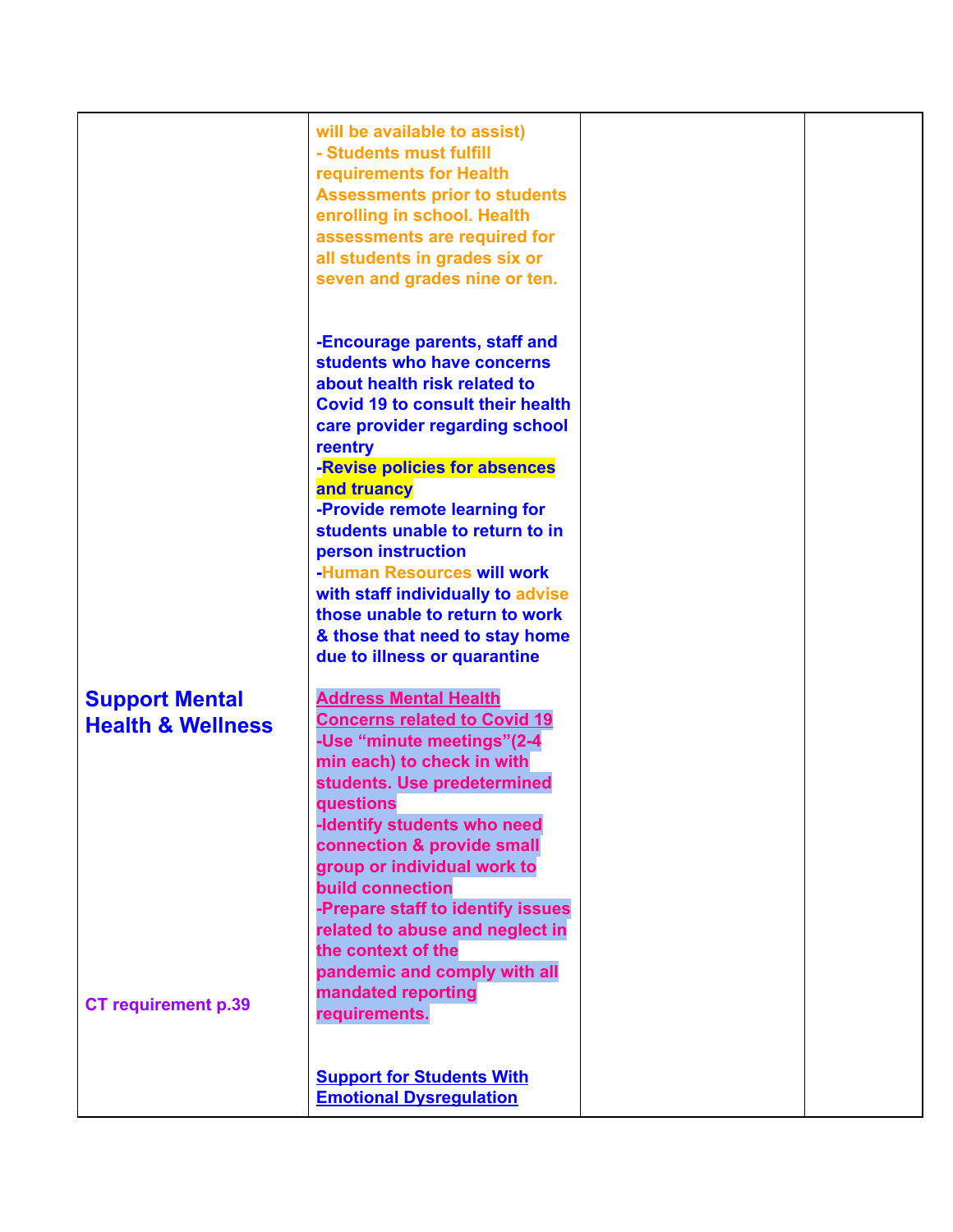|                                               | -Educate staff re new<br>protocols, need for PPE if<br>unable to maintain distance<br>from student with unsafe<br>behaviors<br><b>Normalizing Mask Wearing</b><br>-Provide parents with<br>information on masks,<br>encouraging practice before re<br>entry<br>-Parents, staff will serve as<br>role models<br>-Posters, newsletters with<br>mask information for parents<br><b>Mental Health Support for Staff</b><br>-Provide access to district<br><b>Social Worker</b><br>-Make EAP programs clearly<br>and readily available |  |
|-----------------------------------------------|-----------------------------------------------------------------------------------------------------------------------------------------------------------------------------------------------------------------------------------------------------------------------------------------------------------------------------------------------------------------------------------------------------------------------------------------------------------------------------------------------------------------------------------|--|
| <b>Cleaning/ Materials</b><br><b>Handling</b> | -Avoid sharing of equipment<br>and materials as much as<br>possible, especially high touch<br>materials such as books,<br>computers, calculators, writing<br>utensils, keyboards, art<br><b>supplies</b><br>-Provide classroom materials<br>for each student<br>-Provide individual computer-<br>keyboard sleeves for each-<br><b>student</b><br>-Every student will be assigned<br>a laptop.<br>-Clean, disinfect, sanitize<br>materials at the end of each<br>day per CDC guidelines or                                         |  |
| CT requirement, p. 18                         | quarantine materials (such as<br>library books) for an adequate<br>time before re-use, 48 hours?<br>- Provide adequate supplies<br>including soap, hand sanitizer<br>with at least 60% ethyl alcohol<br>or 70% isopropyl alcohol,                                                                                                                                                                                                                                                                                                 |  |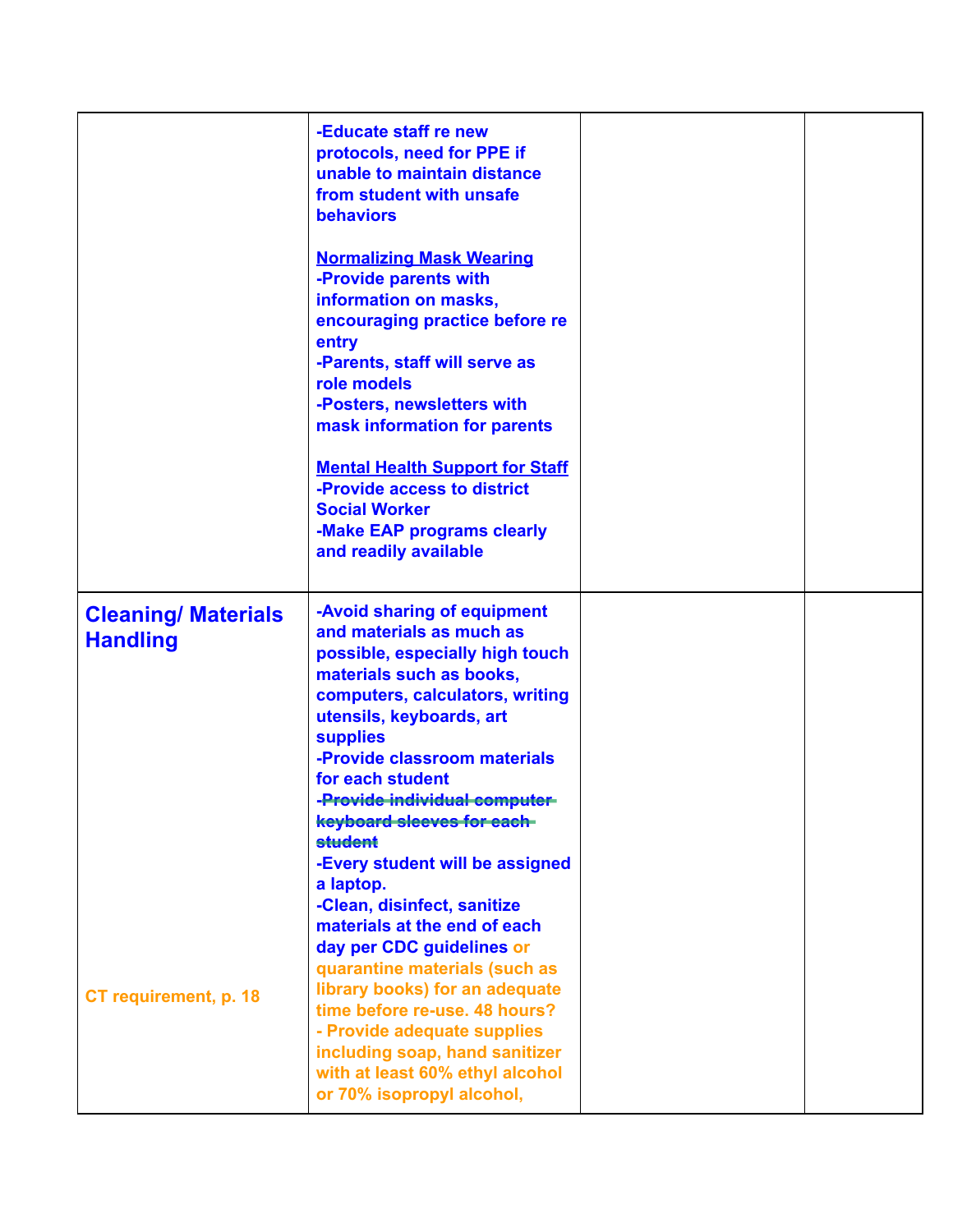|                                                                              | paper towels, tissues,<br>disinfectant wipes, cloth face<br>coverings (as feasible) and<br>no-touch trash receptacle in<br>each classroom.<br>- Leave classroom and office<br>doors open as much as<br>possible, and if the door is<br>closed, compel the use of hand<br>sanitizer before and after<br>touching the doorknob.<br>- Clean handles of main<br>entrance/exit several times a<br>day<br>- Close all drinking fountains<br>unless they have a water-bottle<br>filling function.                                                                                                                                                                                                                                       |                                            |  |
|------------------------------------------------------------------------------|----------------------------------------------------------------------------------------------------------------------------------------------------------------------------------------------------------------------------------------------------------------------------------------------------------------------------------------------------------------------------------------------------------------------------------------------------------------------------------------------------------------------------------------------------------------------------------------------------------------------------------------------------------------------------------------------------------------------------------|--------------------------------------------|--|
| <b>COVID19 Program</b><br><b>Coordination</b><br><b>CT requirements p. 7</b> | The school nurse will serve<br>as the School Liaison and<br>will engage with students,<br>parents, faculty, staff, and<br>administrators to answer<br>questions or concerns<br>about health and safety<br><b>The School Liaison will</b><br>ä,<br>provide staff training before<br>school starts in hygiene,<br>distancing, health and<br>safety protocols<br><b>A Central Office</b><br>administrator and building<br>principals will serve as<br><b>COVID-19 Health and Safety</b><br><b>Compliance Liaisons and</b><br>will be appointed to answer<br>any compliance issues<br><b>All staff and students will</b><br>÷<br>be familiarized with good<br>practices and expectations:<br>- social distancing,<br>- frequent hand | <b>Nurses</b><br>C.O.<br>C.O. & principals |  |